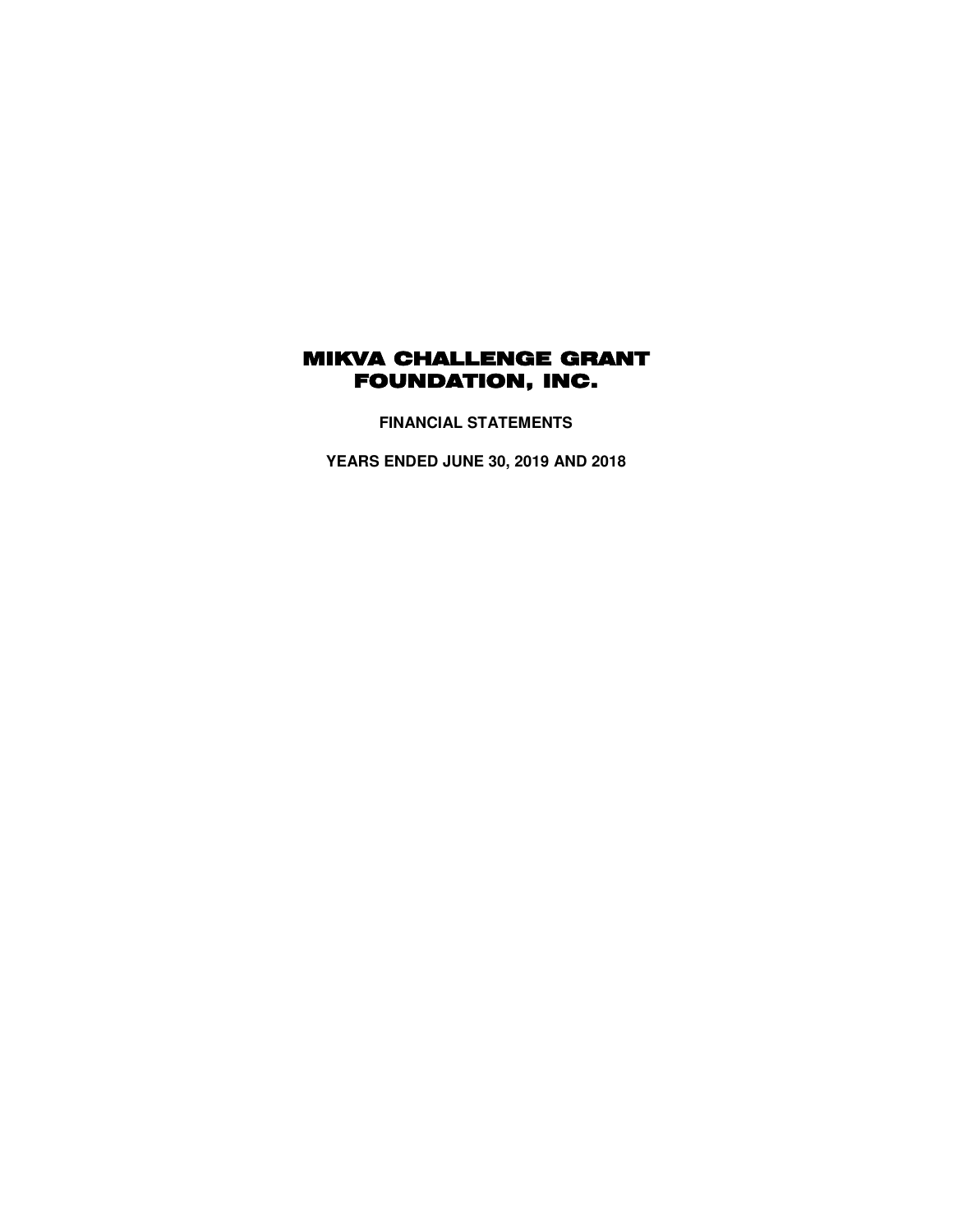**YEARS ENDED JUNE 30, 2019 AND 2018** 

### **CONTENTS**

|                                   | Page           |
|-----------------------------------|----------------|
| Independent auditors' report      | $1 - 2$        |
| <b>Financial statements:</b>      |                |
| Statements of financial position  | 3              |
| Statements of activities          | $\overline{4}$ |
| Statements of functional expenses | $5-6$          |
| Statements of cash flows          | 7              |
| Notes to financial statements     | $8 - 17$       |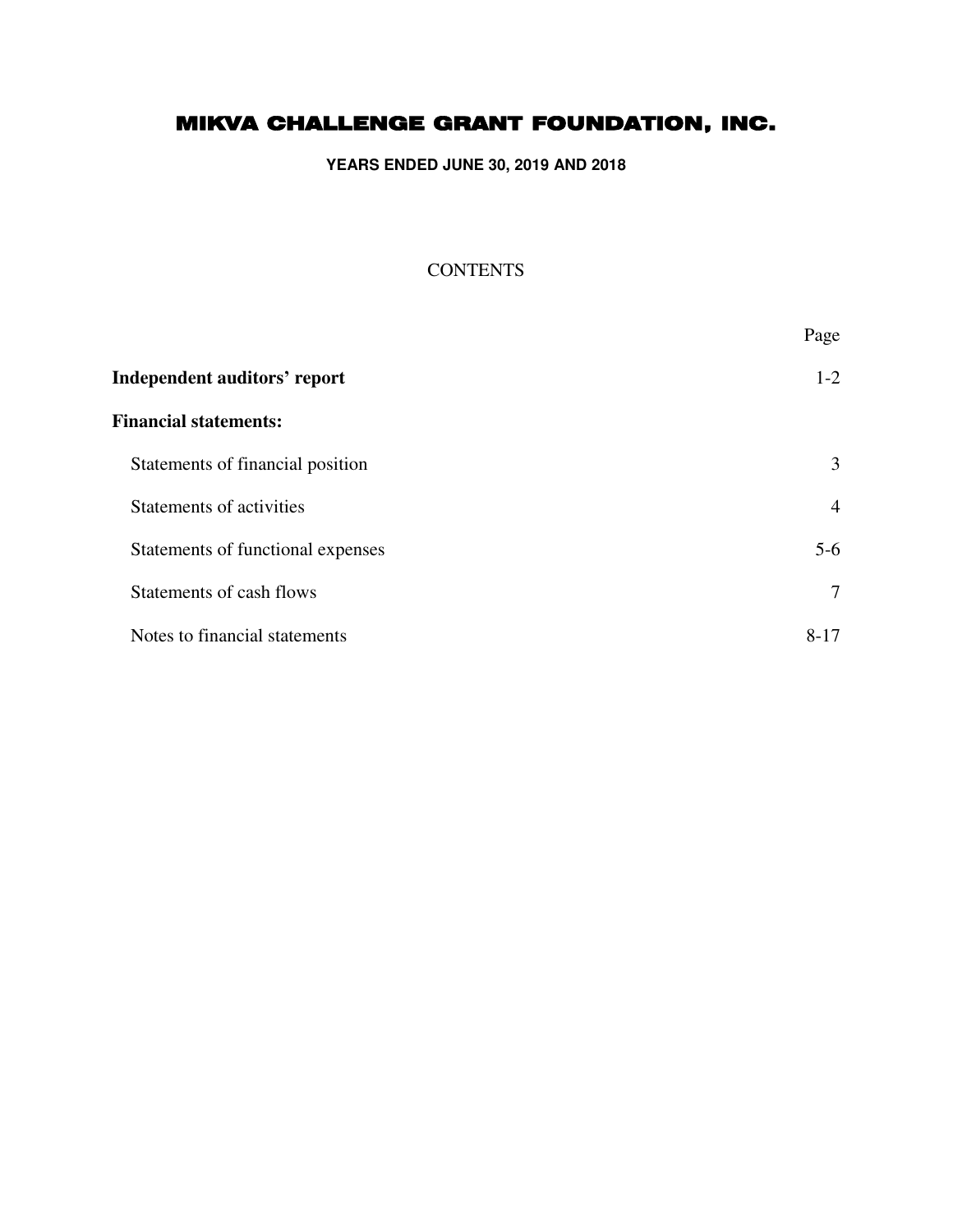

#### **Independent Auditors' Report**

Board of Directors Mikva Challenge Grant Foundation, Inc.

We have audited the accompanying financial statements of Mikva Challenge Grant Foundation, Inc. (the Foundation), which comprise the statements of financial position as of June 30, 2019 and 2018, and the related statements of activities, functional expenses, and cash flows for the years then ended, and the related notes to the financial statements.

#### **Management's Responsibility for the Financial Statements**

Management is responsible for the preparation and fair presentation of these financial statements in accordance with accounting principles generally accepted in the United States of America; this includes the design, implementation, and maintenance of internal control relevant to the preparation and fair presentation of financial statements that are free from material misstatement, whether due to fraud or error.

#### **Auditors' Responsibility**

Our responsibility is to express an opinion on these financial statements based on our audits. We conducted our audits in accordance with auditing standards generally accepted in the United States of America. Those standards require that we plan and perform the audit to obtain reasonable assurance about whether the financial statements are free from material misstatement.

An audit involves performing procedures to obtain audit evidence about the amounts and disclosures in the financial statements. The procedures selected depend on the auditor's judgment, including the assessment of the risks of material misstatement of the financial statements, whether due to fraud or error. In making those risk assessments, the auditor considers internal control relevant to the entity's preparation and fair presentation of the financial statements in order to design audit procedures that are appropriate in the circumstances, but not for the purpose of expressing an opinion on the effectiveness of the entity's internal control. Accordingly, we express no such opinion. An audit also includes evaluating the appropriateness of accounting policies used and the reasonableness of significant accounting estimates made by management, as well as evaluating the overall presentation of the financial statements.

We believe that the audit evidence we have obtained is sufficient and appropriate to provide a basis for our audit opinion.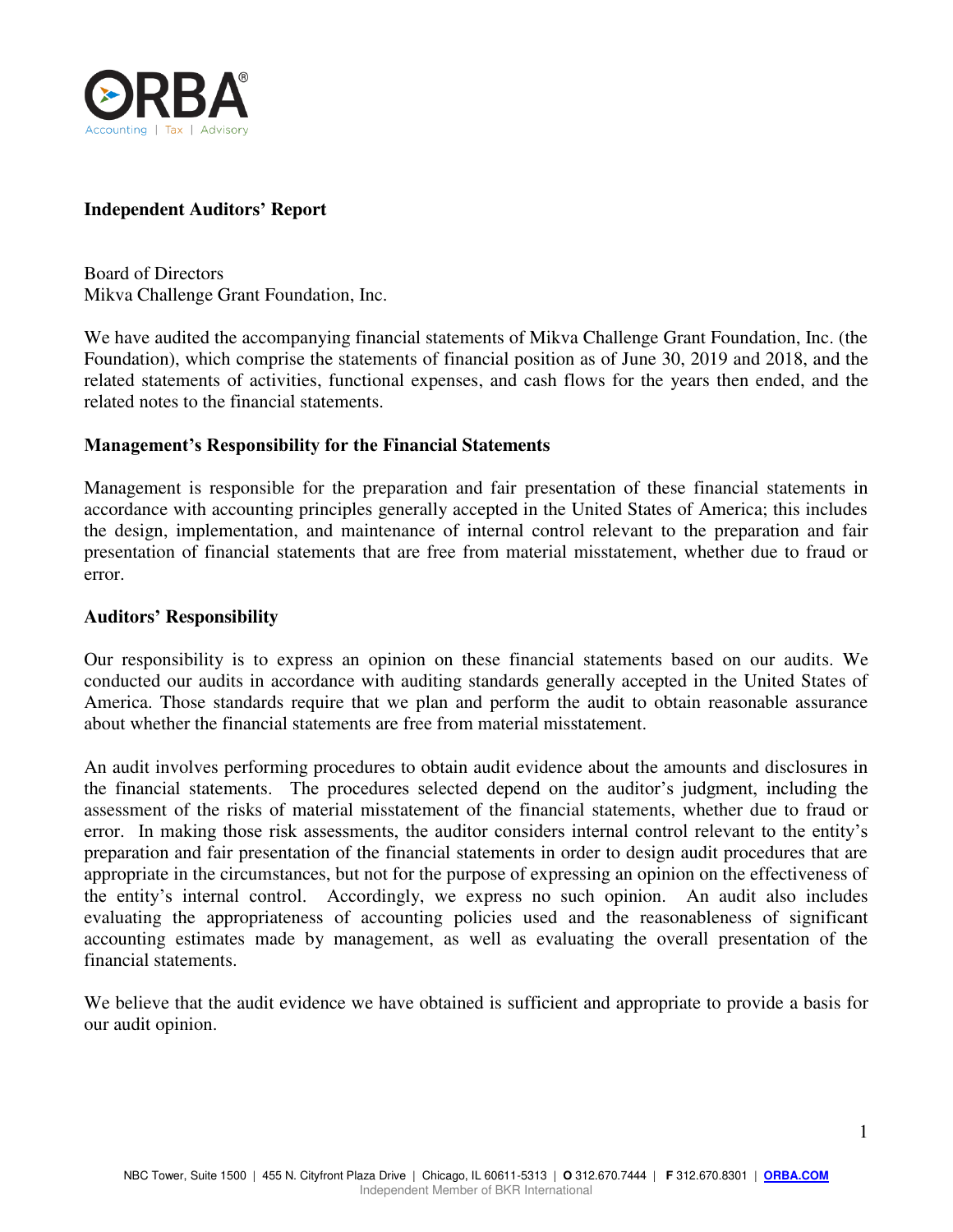### **Opinion**

In our opinion, the financial statements referred to above present fairly, in all material respects, the financial position of Mikva Challenge Grant Foundation, Inc. as of June 30, 2019 and 2018, and the changes in its net assets and its cash flows for the years then ended in accordance with accounting principles generally accepted in the United States of America.

Ostrow Reisin Berk & Cebrams, Ltd.

December 17, 2019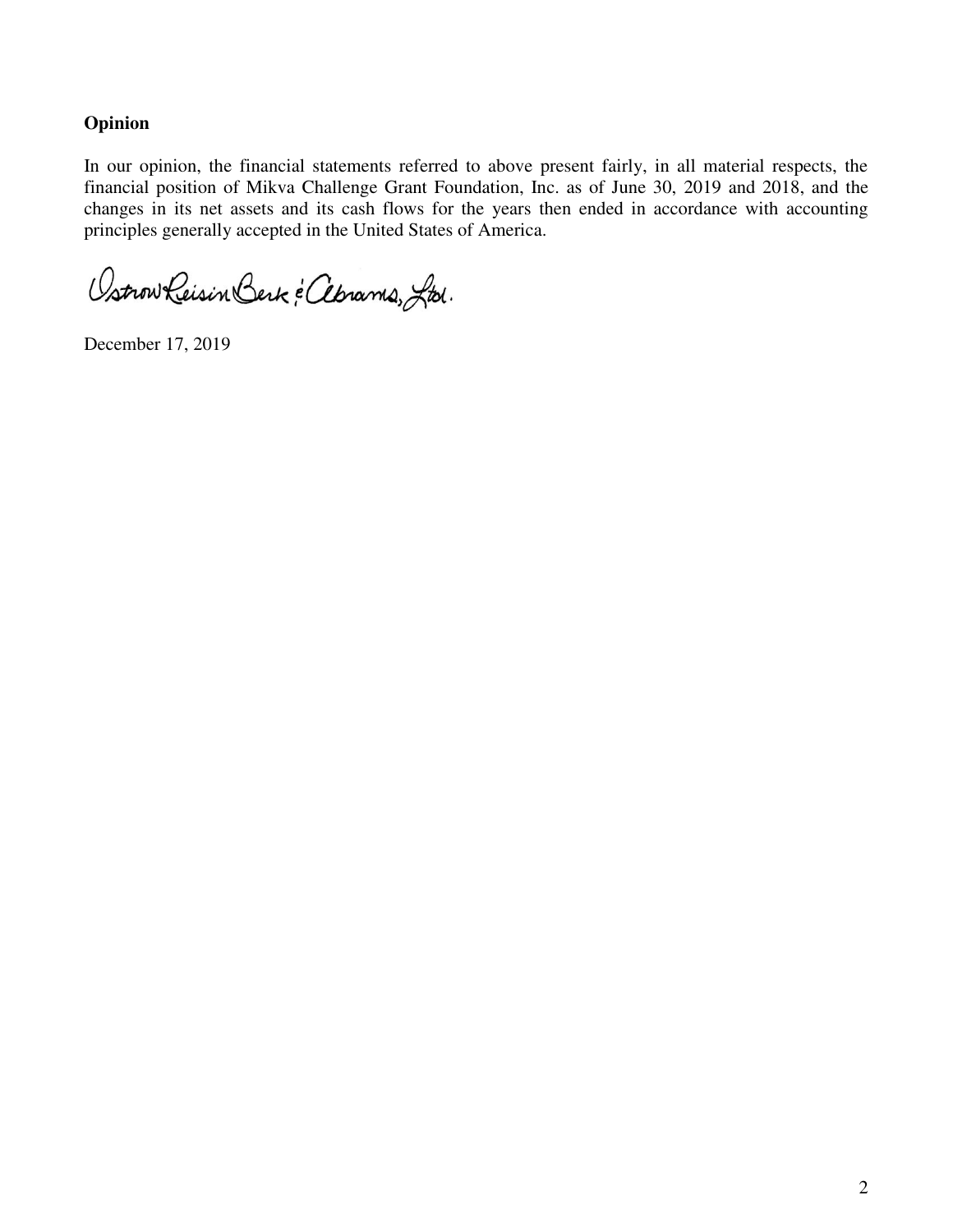#### **STATEMENTS OF FINANCIAL POSITION**

| June 30,                              | 2019            |              | 2018         |
|---------------------------------------|-----------------|--------------|--------------|
|                                       |                 |              |              |
| <b>ASSETS</b>                         |                 |              |              |
| Cash                                  | \$<br>529,696   | $\mathbb{S}$ | 1,240,805    |
| Investments                           | 1,351,464       |              | 1,240,285    |
| Grants and contributions receivable   | 751,152         |              | 1,106,590    |
| Other receivables                     | 189,924         |              | 128,230      |
| Prepaid expenses and deposits         | 167,219         |              | 124,379      |
| Property and equipment, net           | 68,437          |              | 71,228       |
|                                       |                 |              |              |
| Total assets                          | \$<br>3,057,892 |              | \$ 3,911,517 |
|                                       |                 |              |              |
| <b>LIABILITIES AND NET ASSETS</b>     |                 |              |              |
| Liabilities:                          |                 |              |              |
| Accounts payable and accrued expenses | \$<br>207,610   | $\mathbb{S}$ | 213,564      |
| Deferred rent                         | 61,484          |              | 54,140       |
| Deferred revenue                      | 18,429          |              | 82,833       |
|                                       |                 |              |              |
| <b>Total liabilities</b>              | 287,523         |              | 350,537      |
| Net assets:                           |                 |              |              |
| Without donor restrictions:           |                 |              |              |
| Board-designated endowment funds      | 1,556,902       |              | 1,452,860    |
| Undesignated                          | 151,880         |              | 684,662      |
|                                       |                 |              |              |
| Total without donor restrictions      | 1,708,782       |              | 2,137,522    |
|                                       |                 |              |              |
| With donor restrictions               | 1,061,587       |              | 1,423,458    |
|                                       |                 |              |              |
| Total net assets                      | 2,770,369       |              | 3,560,980    |
| Total liabilities and net assets      | \$<br>3,057,892 | \$           | 3,911,517    |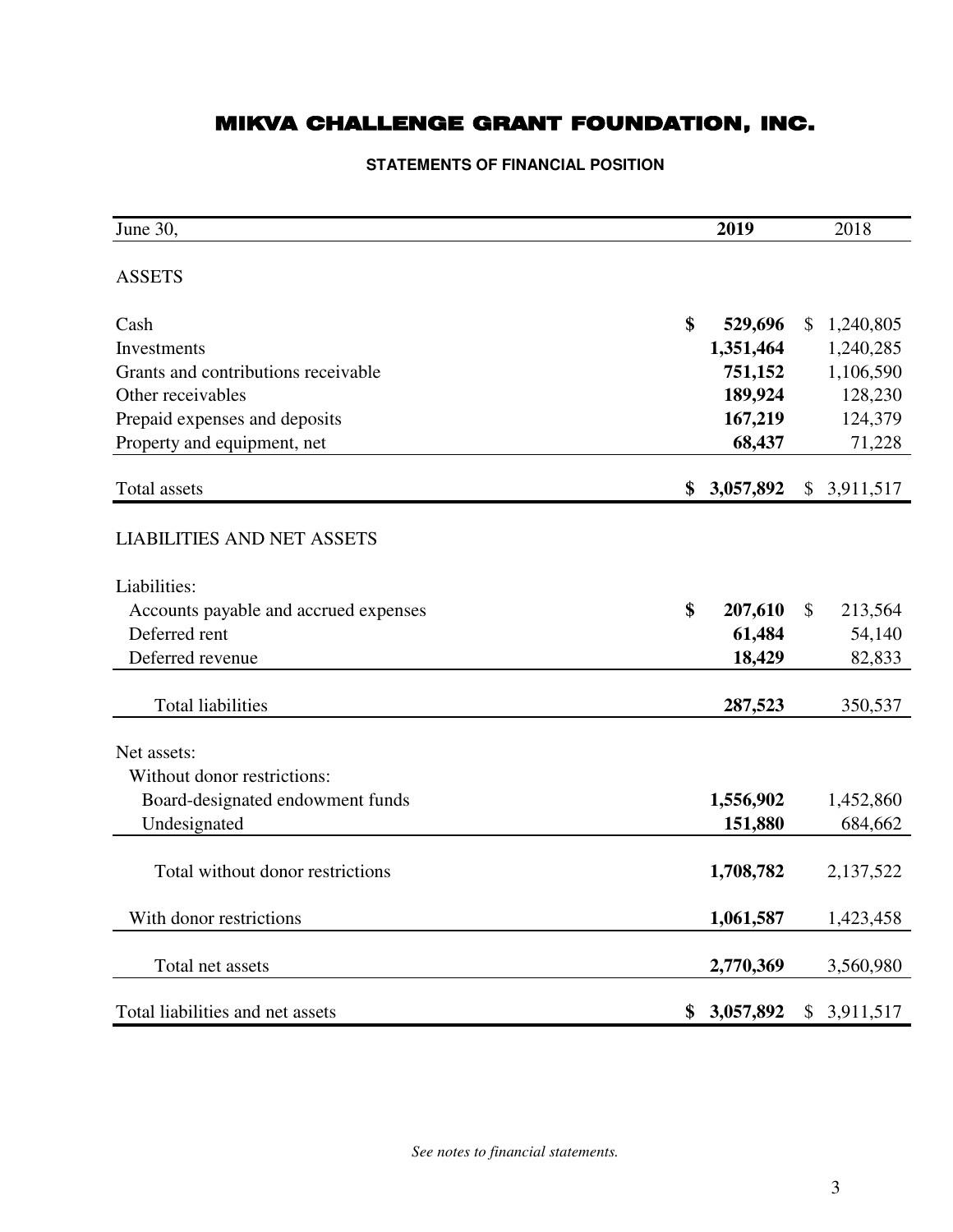#### **STATEMENTS OF ACTIVITIES**

| Years ended June 30,                                        |                | $\overline{2019}$ |                            | 2018          |                           |                           |  |
|-------------------------------------------------------------|----------------|-------------------|----------------------------|---------------|---------------------------|---------------------------|--|
|                                                             | <b>Without</b> |                   |                            | Without       |                           |                           |  |
|                                                             | donor          | <b>With donor</b> |                            | donor         | With donor                |                           |  |
|                                                             | restrictions   | restrictions      | <b>Total</b>               | restrictions  | restrictions              | Total                     |  |
|                                                             |                |                   |                            |               |                           |                           |  |
| Revenue and support:                                        |                |                   |                            |               |                           |                           |  |
| Foundation and corporate grants<br>Individual contributions | \$<br>244,152  | \$<br>1,143,172   | 1,387,324<br>$\mathbf{\$}$ | \$<br>533,550 | $\mathbb{S}$<br>1,391,272 | 1,924,822<br>$\mathbb{S}$ |  |
|                                                             | 318,753        | 73,152            | 391,905                    | 342,003       | 179,590                   | 521,593                   |  |
| Special events:                                             |                |                   |                            |               |                           |                           |  |
| Gross proceeds                                              | 1,100,655      |                   | 1,100,655                  | 832,667       |                           | 832,667                   |  |
| Less cost of direct benefit to donors                       | (174, 123)     |                   | (174, 123)                 | (93, 480)     |                           | (93, 480)                 |  |
| Contract services revenue                                   | 1,005,069      |                   | 1,005,069                  | 866,616       |                           | 866,616                   |  |
| Net investment income (loss)                                | 112,804        |                   | 112,804                    | (13,594)      |                           | (13,594)                  |  |
| Other income                                                | 11,188         |                   | 11,188                     | 20,182        |                           | 20,182                    |  |
| Net assets released from restrictions:                      |                |                   |                            |               |                           |                           |  |
| Satisfaction of restrictions                                | 1,578,195      | (1,578,195)       |                            | 1,528,199     | (1,528,199)               |                           |  |
| Total revenue and support                                   | 4,196,693      | (361,871)         | 3,834,822                  | 4,016,143     | 42,663                    | 4,058,806                 |  |
| Expenses:                                                   |                |                   |                            |               |                           |                           |  |
| Program services                                            | 3,493,906      |                   | 3,493,906                  | 3,035,896     |                           | 3,035,896                 |  |
| Management and general                                      | 429,136        |                   | 429,136                    | 345,291       |                           | 345,291                   |  |
| Fundraising                                                 | 702,391        |                   | 702,391                    | 372,457       |                           | 372,457                   |  |
| Total expenses                                              | 4,625,433      |                   | 4,625,433                  | 3,753,644     |                           | 3,753,644                 |  |
| Change in net assets                                        | (428,740)      | (361, 871)        | (790, 611)                 | 262,499       | 42,663                    | 305,162                   |  |
| Net assets:                                                 |                |                   |                            |               |                           |                           |  |
| Beginning of year                                           | 2,137,522      | 1,423,458         | 3,560,980                  | 1,875,023     | 1,380,795                 | 3,255,818                 |  |
| End of year                                                 | \$1,708,782    | 1,061,587<br>\$   | 2,770,369<br>\$            | \$2,137,522   | \$<br>1,423,458           | \$3,560,980               |  |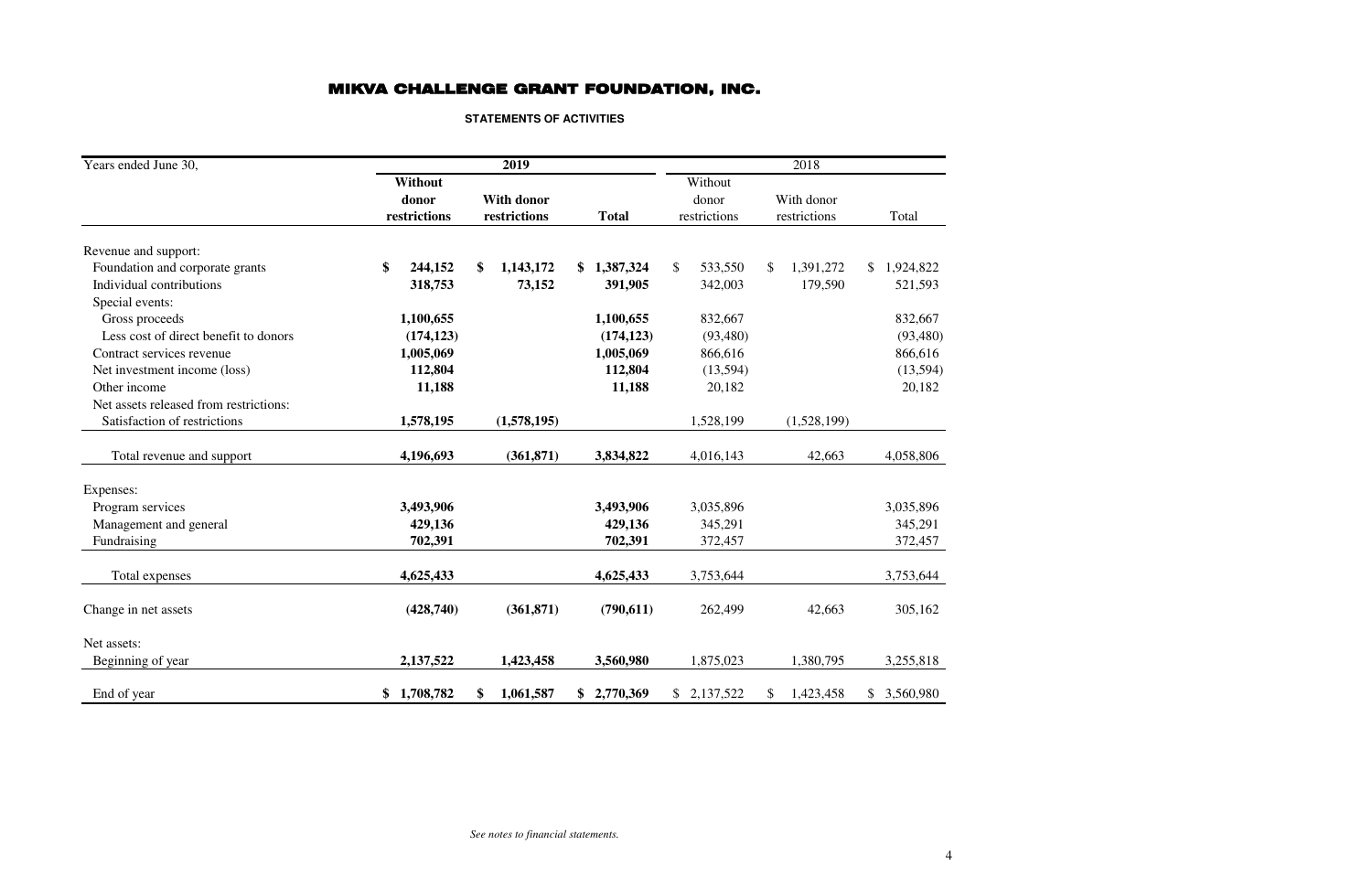#### **STATEMENTS OF FUNCTIONAL EXPENSES**

| Year ended June 30, 2019                             |              |          |               |                      |               | Program services |               |              |               |             | Support services |            |               |             |              |            |                 |
|------------------------------------------------------|--------------|----------|---------------|----------------------|---------------|------------------|---------------|--------------|---------------|-------------|------------------|------------|---------------|-------------|--------------|------------|-----------------|
|                                                      |              |          |               |                      |               |                  |               |              |               | Total       |                  | Management |               |             |              | Direct     |                 |
|                                                      |              | Activism |               | Center for           |               | Elections        |               | Policymaking |               | program     |                  | and        |               |             |              | benefit to |                 |
|                                                      |              | Programs |               | <b>Action Civics</b> |               | Program          |               | Programs     |               | services    |                  | general    |               | Fundraising |              | donors     | Total           |
| Depreciation and amortization                        | $\mathbb{S}$ | 4,706    | $\mathcal{S}$ | $2,595$ \$           |               | 2,133            | $\mathcal{S}$ | 13,273       | $\mathcal{S}$ | 22,707      | $\mathbb{S}$     | $4,480$ \$ |               | 1,974       |              |            | \$<br>29,161    |
| Education, dues and subscriptions                    |              | 3,928    |               | 1,927                |               | 2,595            |               | 7,649        |               | 16,099      |                  | 12,025     |               | 13,369      |              |            | 41,493          |
| Grants, awards and stipends                          |              | 47,166   |               | 10,250               |               | 60,950           |               | 268,554      |               | 386,920     |                  |            |               | 300         |              |            | 387,220         |
| Occupancy                                            |              | 57,111   |               | 36,329               |               | 28,066           |               | 110,581      |               | 232,087     |                  | 10,018     |               | 25,765      |              |            | 267,870         |
| Professional services                                |              | 24,260   |               | 145,585              |               | 34,948           |               | 81,636       |               | 286,429     |                  | 112,166    |               | 84,579      |              |            | 483,174         |
| Provision for uncollectible contributions receivable |              |          |               |                      |               |                  |               |              |               |             |                  | 40,000     |               |             |              |            | 40,000          |
| Salaries and related costs                           |              | 638,423  |               | 290,808              |               | 171,289          |               | 889,212      |               | 1,989,732   |                  | 222,901    |               | 450,592     |              |            | 2,663,225       |
| Special events                                       |              |          |               | 566                  |               |                  |               |              |               | 566         |                  |            |               | 76,283      | $\mathbb{S}$ | 174,123    | 250,972         |
| Supplies, office expenses and other related costs    |              | 16,430   |               | 20,850               |               | 3,644            |               | 22,931       |               | 63,855      |                  | 8,290      |               | 31,577      |              |            | 103,722         |
| Travel and transportation                            |              | 42,388   |               | 114,419              |               | 16,034           |               | 78,770       |               | 251,611     |                  | 19,256     |               | 12,113      |              |            | 282,980         |
| Workshops, campaign and other program events         |              | 78,173   |               | 34,072               |               | 24,653           |               | 107,002      |               | 243,900     |                  |            |               | 5,839       |              |            | 249,739         |
| Total expenses                                       |              | 912,585  |               | 657,401              |               | 344,312          |               | 1,579,608    |               | 3,493,906   |                  | 429,136    |               | 702,391     |              | 174,123    | 4,799,556       |
| Less expenses included with revenue and              |              |          |               |                      |               |                  |               |              |               |             |                  |            |               |             |              |            |                 |
| support on the statements of activities              |              |          |               |                      |               |                  |               |              |               |             |                  |            |               |             |              | (174, 123) | (174, 123)      |
| Total expenses included in the expense               |              |          |               |                      |               |                  |               |              |               |             |                  |            |               |             |              |            |                 |
| section on the statements of activities              | \$           | 912,585  | - \$          | 657,401              | $\mathcal{S}$ | 344,312          |               | \$1,579,608  |               | \$3,493,906 | S.               | 429,136    | $\mathcal{S}$ | 702,391 \$  |              |            | \$<br>4,625,433 |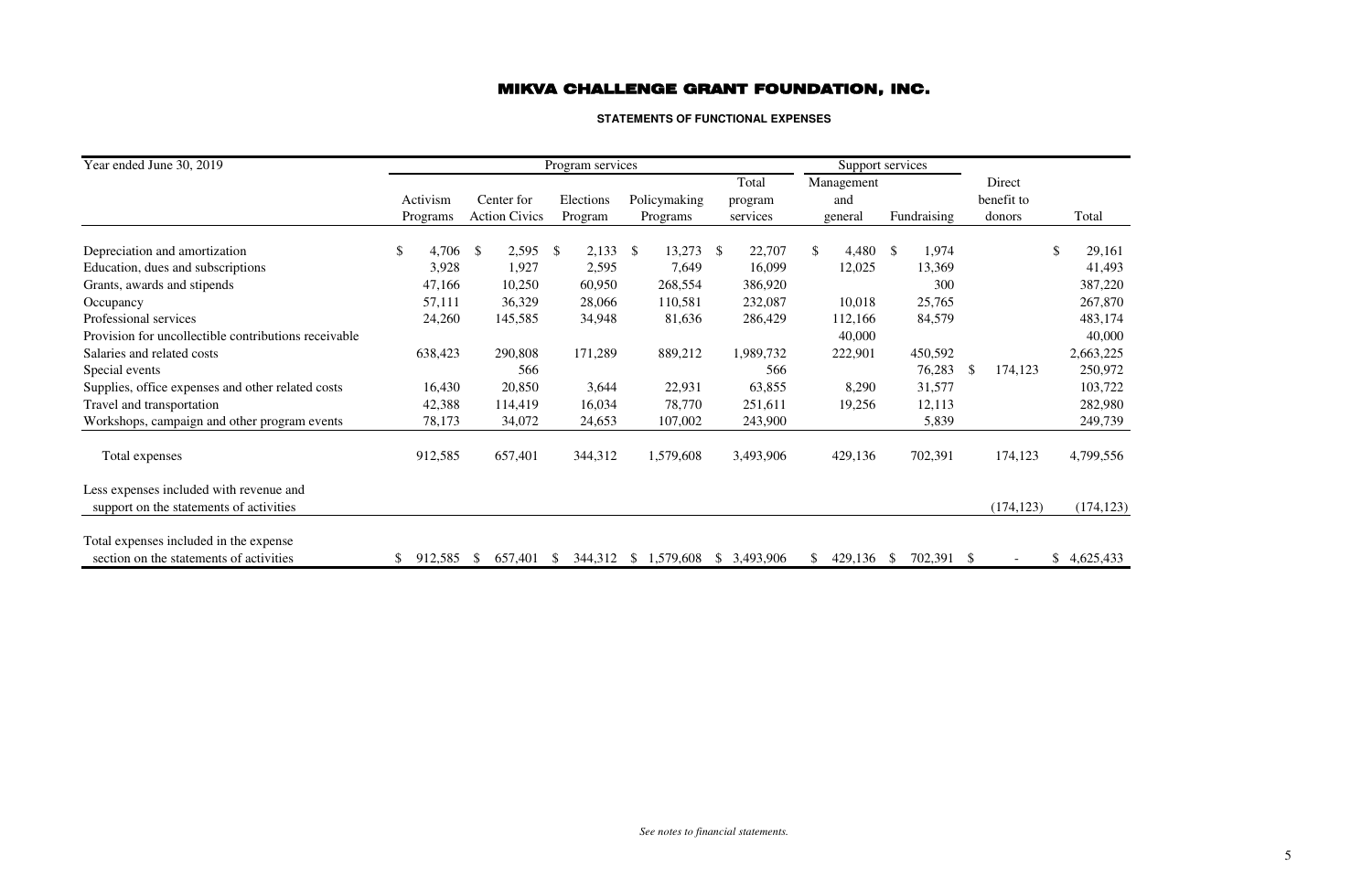**STATEMENTS OF FUNCTIONAL EXPENSES (CONTINUED)** 

| Year ended June 30, 2018                                                           |               |               |                      |               | Program services |               |              |              |           |               | Support services |               |             |               |                          |              |           |
|------------------------------------------------------------------------------------|---------------|---------------|----------------------|---------------|------------------|---------------|--------------|--------------|-----------|---------------|------------------|---------------|-------------|---------------|--------------------------|--------------|-----------|
|                                                                                    |               |               |                      |               |                  |               |              |              | Total     |               | Management       |               |             |               | Direct                   |              |           |
|                                                                                    | Activism      |               | Center for           |               | Elections        |               | Policymaking |              | program   |               | and              |               |             |               | benefit to               |              |           |
|                                                                                    | Programs      |               | <b>Action Civics</b> |               | Program          |               | Programs     |              | services  |               | general          |               | Fundraising |               | donors                   |              | Total     |
| Depreciation and amortization                                                      | \$<br>2,775   | $\mathcal{S}$ | 664                  | $\mathcal{S}$ | 531 \$           |               | $12,762$ \$  |              | 16,732    | $\mathcal{S}$ | 1,922            | $\mathcal{S}$ | 521         |               |                          | \$           | 19,175    |
| Education, dues and subscriptions                                                  | 1,918         |               | 2,715                |               | 1,082            |               | 5,337        |              | 11,052    |               | 18,433           |               | 13,982      |               |                          |              | 43,467    |
| Grants, awards and stipends                                                        | 85,108        |               | 2,091                |               | 19,500           |               | 303,776      |              | 410,475   |               |                  |               | 700         |               |                          |              | 411,175   |
| Occupancy                                                                          | 38,252        |               | 22,968               |               | 18,403           |               | 64,104       |              | 143,727   |               | 9,069            |               | 16,746      |               |                          |              | 169,542   |
| Professional services                                                              | 58,305        |               | 106,104              |               | 17,175           |               | 72,052       |              | 253,636   |               | 67,298           |               | 67,959      |               |                          |              | 388,893   |
| Salaries and related costs                                                         | 487,370       |               | 290,338              |               | 173,743          |               | 775,449      |              | 1,726,900 |               | 210,580          |               | 208,125     |               |                          |              | 2,145,605 |
| Special events                                                                     |               |               |                      |               |                  |               |              |              |           |               |                  |               | 18,059      | -S            | 93,480                   |              | 111,539   |
| Supplies, office expenses and other related costs                                  | 20,753        |               | 11,831               |               | 6,320            |               | 26,409       |              | 65,313    |               | 17,681           |               | 24,217      |               |                          |              | 107,211   |
| Travel and transportation                                                          | 52,970        |               | 61,969               |               | 5,803            |               | 77,222       |              | 197,964   |               | 14,659           |               | 21,089      |               |                          |              | 233,712   |
| Workshops, campaign and other program events                                       | 66,934        |               | 8,477                |               | 7,387            |               | 127,299      |              | 210,097   |               | 5,649            |               | 1,059       |               |                          |              | 216,805   |
| Total expenses                                                                     | 814,385       |               | 507,157              |               | 249,944          |               | 1,464,410    |              | 3,035,896 |               | 345,291          |               | 372,457     |               | 93,480                   |              | 3,847,124 |
| Less expenses included with revenue and<br>support on the statements of activities |               |               |                      |               |                  |               |              |              |           |               |                  |               |             |               | (93, 480)                |              | (93, 480) |
| Total expenses included in the expense<br>section on the statements of activities  | \$<br>814,385 | -SS           | 507,157              | <sup>S</sup>  | 249,944          | $\mathcal{S}$ | 1,464,410    | $\mathbb{S}$ | 3,035,896 | <sup>S</sup>  | 345,291          | <sup>S</sup>  | 372,457     | $\mathcal{S}$ | $\overline{\phantom{a}}$ | $\mathbb{S}$ | 3,753,644 |
|                                                                                    |               |               |                      |               |                  |               |              |              |           |               |                  |               |             |               |                          |              |           |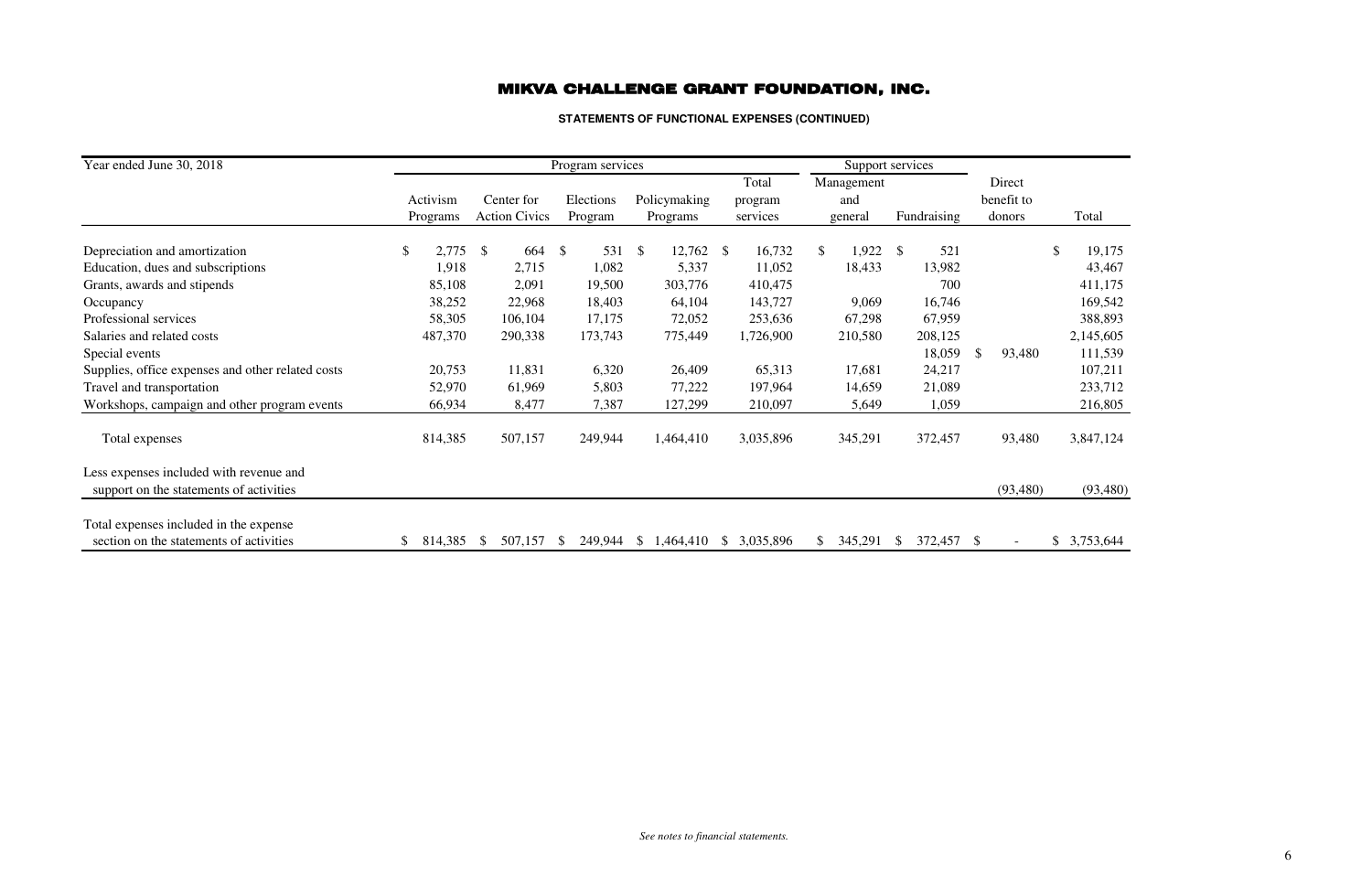| Years ended June 30,                                   | 2019                  | 2018                       |
|--------------------------------------------------------|-----------------------|----------------------------|
|                                                        |                       |                            |
| Cash flows from operating activities:                  |                       |                            |
| Change in net assets                                   | \$<br>$(790, 611)$ \$ | 305,162                    |
| Adjustments to reconcile change in net assets to net   |                       |                            |
| cash provided by (used in) operating activities:       |                       |                            |
| Depreciation and amortization                          | 29,161                | 19,175                     |
| Net realized and unrealized (gain) loss on investments | (75,379)              | 46,105                     |
| Deferred rent                                          | 7,344                 | 47,732                     |
| Provision for uncollectible contributions receivable   | 40,000                |                            |
| (Increase) decrease in operating assets:               |                       |                            |
| Grants and contributions receivable                    | 315,438               | (17, 404)                  |
| Other receivables                                      | (61, 694)             | (112,743)                  |
| Prepaid expenses and deposits                          | (42, 840)             | (7,386)                    |
| Increase (decrease) in operating liabilities:          |                       |                            |
| Accounts payable and accrued expenses                  | (5,954)               | 56,220                     |
| Deferred revenue                                       | (64, 404)             | 82,833                     |
|                                                        |                       |                            |
| Net cash provided by (used in) operating activities    | (648, 939)            | 419,694                    |
|                                                        |                       |                            |
| Cash flows from investing activities:                  |                       |                            |
| Purchases of property and equipment                    | (26,370)              | (65, 620)                  |
| Purchases of investments                               | (35, 800)             | (138, 944)                 |
| Net cash used in investing activities                  | (62, 170)             | (204, 564)                 |
|                                                        |                       |                            |
| Net increase (decrease) in cash                        | (711, 109)            | 215,130                    |
| Cash, beginning of year                                | 1,240,805             | 1,025,675                  |
| Cash, end of year                                      | \$<br>529,696         | 1,240,805<br><sup>\$</sup> |

#### **STATEMENTS OF CASH FLOWS**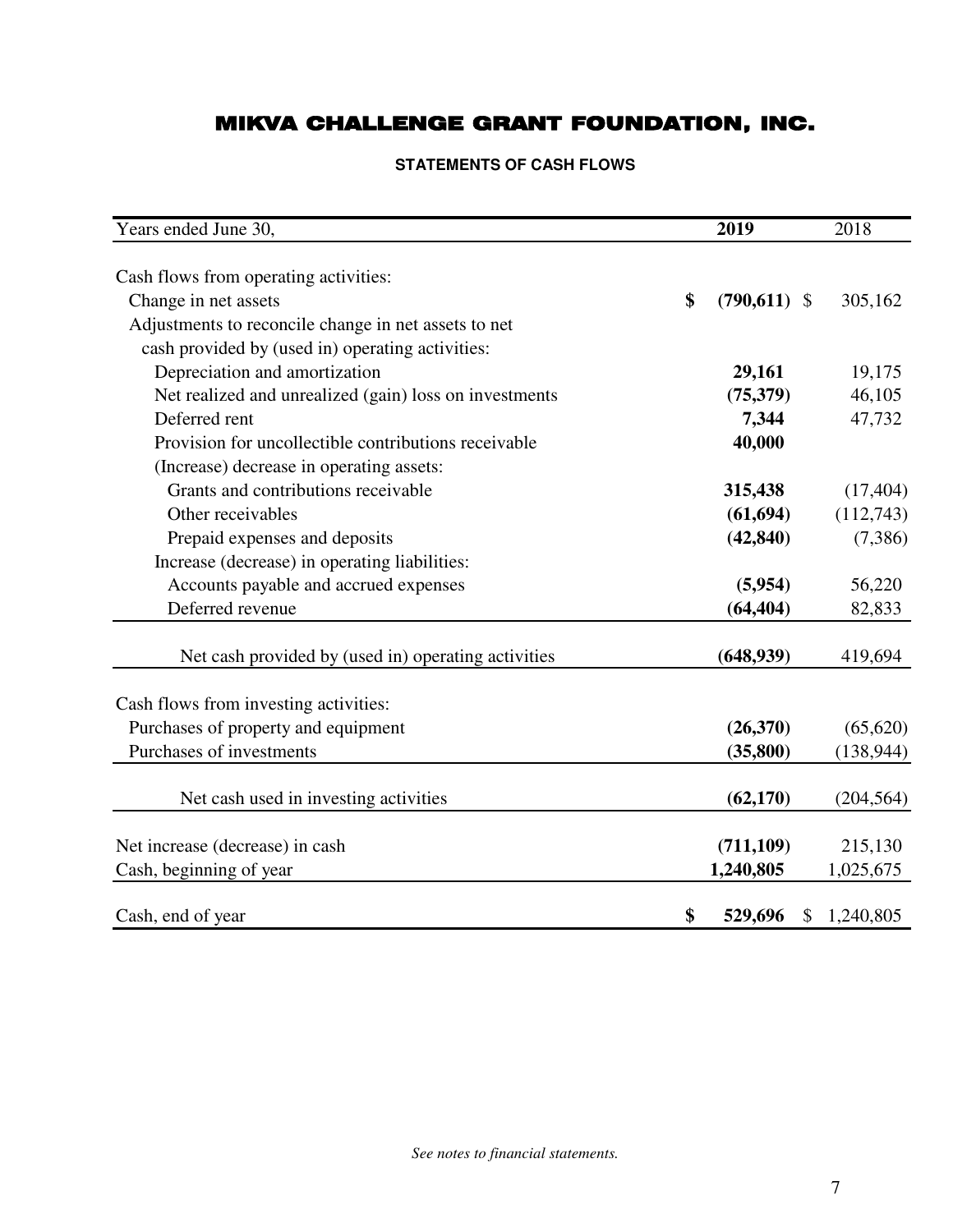**NOTES TO FINANCIAL STATEMENTS** 

### **1. Organization and operations**

Mikva Challenge Grant Foundation, Inc. (the Foundation) was formed in 1997 to foster and encourage young peoples' interest in politics and civic affairs. The Foundation's mission is to develop youth to be empowered, informed, and active citizens who will promote a just and equitable society. Through its work, the Foundation looks to build a stronger, inclusive democracy that values youth voice. Its program serves over 20,000 middle and high school age students located in Chicago, Washington D.C. and California, and provides training and materials for educators in action civics in states across the country. Through its Elections, Activism, and Policymaking Programs and Center for Action Civics (now known as National Programs), the Foundation works with teachers to develop curriculum and implement educational programs which offers students a variety of activities. Students learn about the political process and have the opportunity to participate in political forums, internships, policy councils, leadership and public policy development workshops, voter registration drives, voter education, election judging, polling and research.

### **2. Summary of significant accounting policies**

#### **Basis of accounting:**

The Foundation's financial statements are prepared in accordance with accounting principles generally accepted in the United States of America.

#### **Basis of presentation:**

Net assets, revenues, gains, and losses are classified based on the existence or absence of donor or grantor-imposed restrictions. Accordingly net assets and changes therein are classified and reported as follows:

**Net assets without donor restrictions** - Net assets available to finance the general operations of the Foundation. The only limits on the use of net assets without donor restrictions are the broad limits resulting from the nature of the Foundation, the environment in which it operates and the purposes specified in its Articles of Incorporation. Voluntary resolutions by the Board of Directors to designate a portion of the Foundation's net assets without donor restrictions for specified purposes do not result in restricted funds. Since designations are voluntary and may be reversed by the Board of Directors at any time, designated net assets are included under the caption "net assets without donor restrictions." Board-designated net assets include assets over which the Board retains control and may, at its discretion, subsequently use for other purposes. Board-designated net assets represent assets used to fund future special projects or other programs of the Foundation.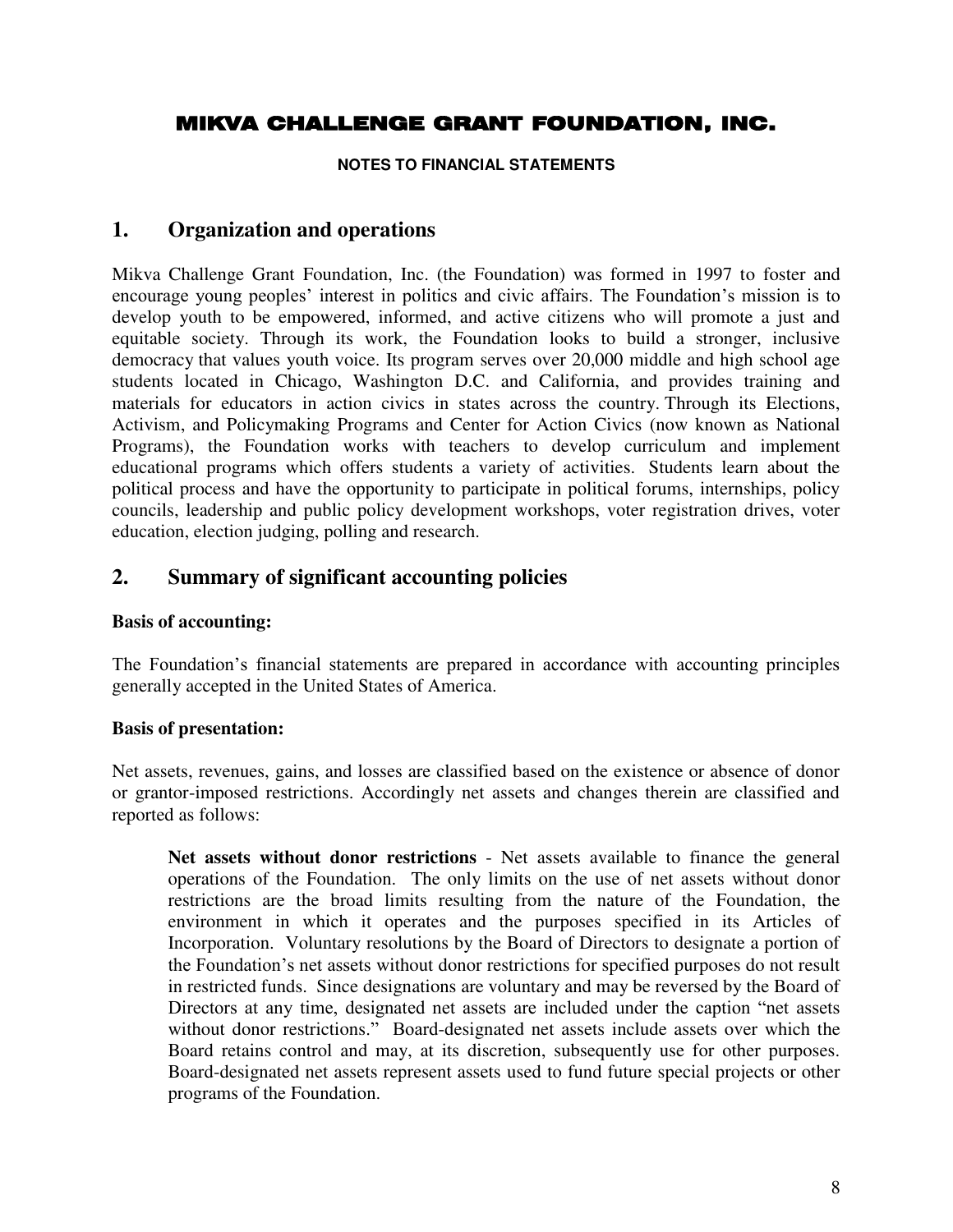#### **NOTES TO FINANCIAL STATEMENTS (CONTINUED)**

### **2. Summary of significant accounting policies (continued)**

#### **Basis of presentation: (continued)**

**Net assets with donor restrictions** - Net assets with donor restrictions represent those for which the use by the Foundation has been limited by donors to a specific time period or purpose.

#### **Contribution and grant revenue and support:**

Contributions and grants received are recorded with donor restrictions or without donor restrictions depending on the existence and/or nature of any donor restrictions.

When a restriction expires (that is, when a stipulated time restriction ends or purpose restriction is accomplished), net assets with donor restrictions are reclassified to net assets without donor restrictions and reported in the statements of activities as net assets released from restrictions.

#### **Contract services revenue:**

Revenue from contract services is recognized when the services have been performed under the contract.

#### **Expense allocation:**

The costs of providing program and other activities have been summarized on a functional basis in the statements of activities. The statements of functional expenses present the natural classification of expenses by function. Accordingly, certain costs have been allocated among the programs and supporting services benefited. Therefore, these expenses require allocation on a reasonable basis that is consistently applied. These expenses include salaries and related costs, depreciation and amortization, education, dues and subscriptions, and occupancy which are allocated on the basis of time and effort.

#### **Investments:**

Investments are carried at fair value based on quoted prices in active markets (all Level 1 measurements meaning inputs to valuation methodology are unadjusted quoted prices for identical assets or liabilities in active markets that the Foundation has the ability to access). Net investment income is reported in the statements of activities and consists of interest and dividend income, realized and unrealized capital gains and losses, less external and internal direct investment expenses.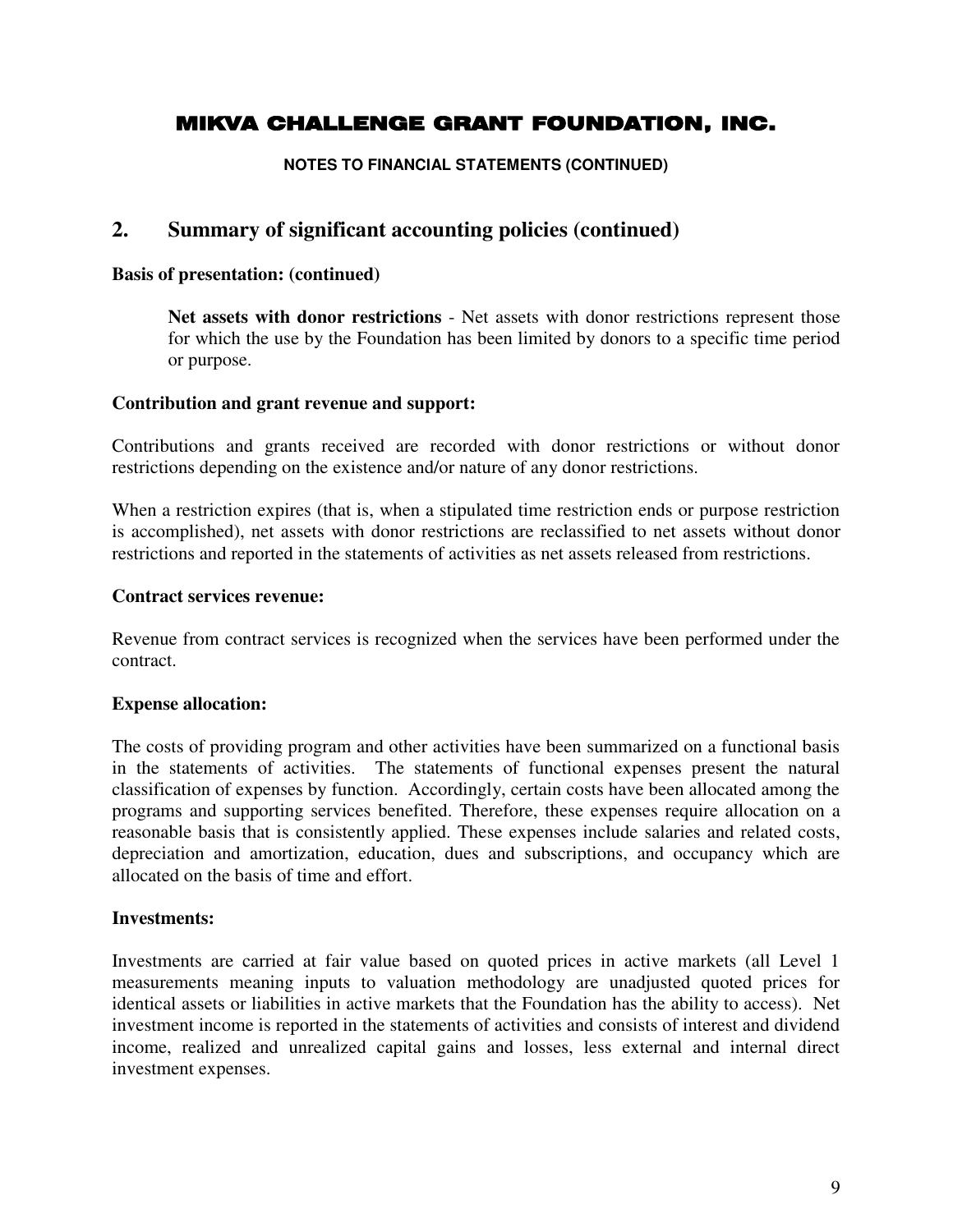**NOTES TO FINANCIAL STATEMENTS (CONTINUED)** 

### **2. Summary of significant accounting policies (continued)**

#### **Grants and contributions receivable:**

Grants and pledges receivable consist of unconditional promises to give. As of June 30, 2019, \$751,152 is due within one year. As of June 30, 2018, \$821,590 was due within one year and \$285,000 was due in one to five years and were recorded net of a present value discount of 2.63%. Management estimates an allowance for doubtful accounts based on experience and knowledge of circumstances that may affect the ability of donors to meet their obligations. Receivables are considered impaired if full principal payments are not received in accordance with agreed upon terms. No allowance for doubtful accounts has been provided as management believes that all unconditional promises to give are fully collectible.

#### **Other receivables:**

Other receivables consist of accounts receivable based on contract services revenue. All amounts are due within one year and are stated at unpaid balances, less an allowance for doubtful accounts, if necessary. Management estimates an allowance for doubtful accounts based on experience, third-party contracts, and knowledge of circumstances that may affect the ability of contractors to meet their obligations. Receivables are considered impaired if full principal payments are not received in accordance with the contractual terms. At June 30, 2019 and 2018, all amounts are considered fully collectible and an allowance for doubtful accounts is considered unnecessary and is not provided.

#### **Property and equipment:**

Property and equipment are stated at cost, if purchased or fair value at date of donation, if donated. Depreciation of furniture and equipment is provided over three or five years using the straight-line method. Amortization of leasehold improvements is provided ratably over the lesser of the term of the lease or the estimated life of the improvements. Major additions and betterments of \$500 or more are capitalized, while maintenance and repairs which do not improve or extend the lives of the respective assets are expensed as incurred.

Property and equipment is reviewed for impairment if the use of the asset significantly changes or another indicator of possible impairment is noted. If the carrying amount for the asset is not recoverable, the value is written down to the asset's fair value. There were no indicators of asset impairment during the years ended June 30, 2019 and 2018.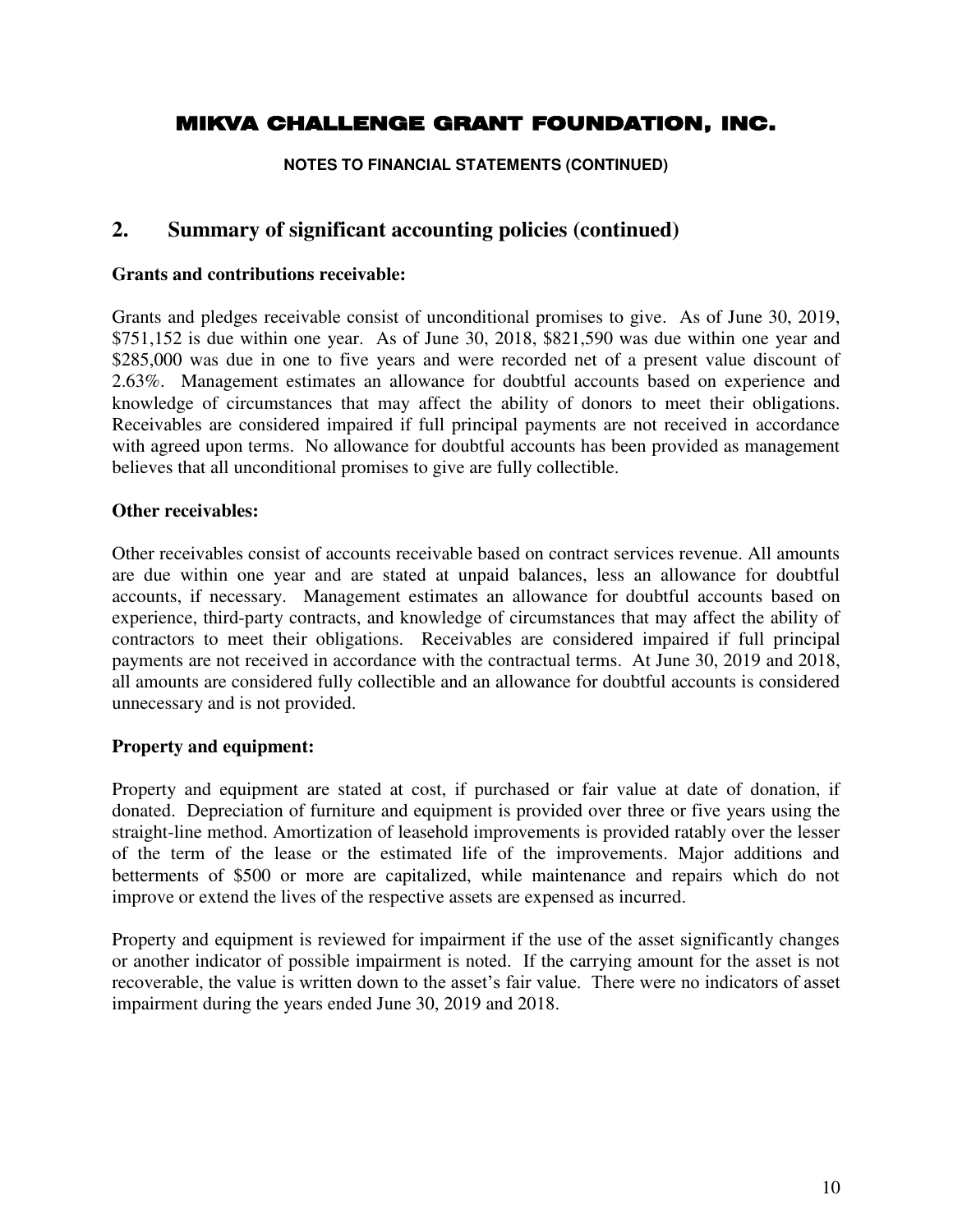#### **NOTES TO FINANCIAL STATEMENTS (CONTINUED)**

### **2. Summary of significant accounting policies (continued)**

#### **Deferred rent:**

The Foundation records monthly rent expense equal to total minimum payments due over the lease term, divided by the number of months in the lease term. The difference between rent expense recorded and the amount paid is charged (credited) to deferred rent which is reflected in the statements of financial position.

#### **Deferred revenue:**

Contract amounts received by June 30 for services that will not be performed until after June 30 are recognized as deferred revenue in the statements of financial position.

#### **Use of estimates:**

The preparation of financial statements in conformity with generally accepted accounting principles requires management to make estimates and assumptions that affect certain reported amounts and disclosures in the financial statements. Accordingly, actual results could differ from those estimates.

#### **Reclassifications:**

Certain amounts in the prior year financial statements have been reclassified for comparative purposes to conform with the presentation in the current year financial statements.

#### **Subsequent events:**

Management of the Foundation has reviewed and evaluated subsequent events from June 30, 2019, the financial statement date, through December 17, 2019, the date the financial statements were available to be issued. As of August 16, 2019, the Foundation has entered into a \$135,000 line of credit at Prime plus 2.0%. The Foundation's program Center for Action Civics is now known as National Programs.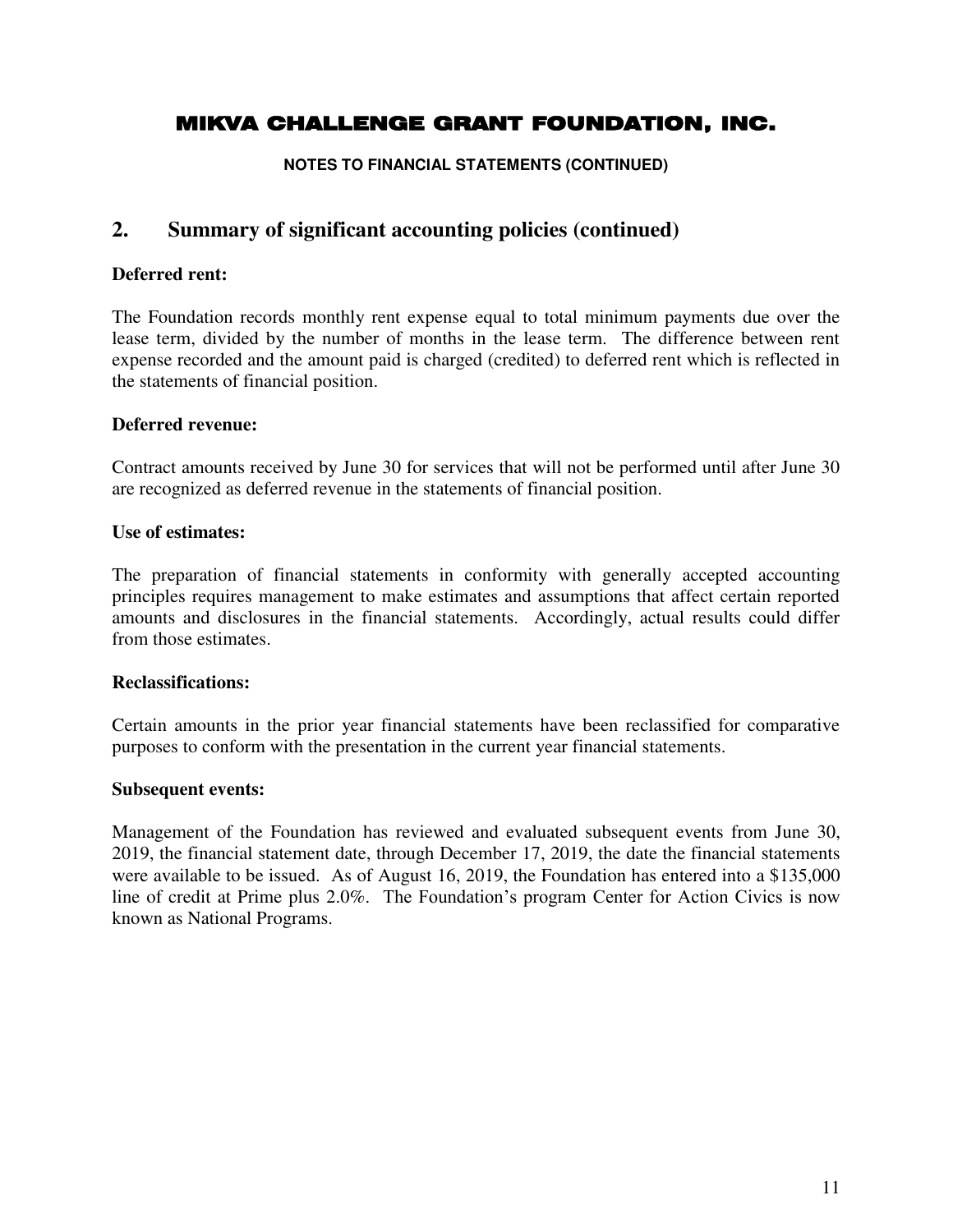**NOTES TO FINANCIAL STATEMENTS (CONTINUED)** 

### **3. Liquidity and availability**

The following represents the Foundation's financial assets available to meet general expenditures within one year at June 30, 2019:

| June 30, 2019                              |               |
|--------------------------------------------|---------------|
|                                            |               |
| Financial assets:                          |               |
| Cash                                       | \$<br>529,696 |
| Investments                                | 1,351,464     |
| Grants and contributions receivable        | 751,152       |
| Other receivables                          | 189,924       |
|                                            |               |
| Total financial assets                     | 2,822,236     |
|                                            |               |
| Less amounts not available to be used      |               |
| within one year:                           |               |
| Net assets with donor restrictions         | 1,061,587     |
| Board-designated endowment funds           | 1,556,902     |
|                                            |               |
| Total amounts not available to be          |               |
| used within one year                       | 2,618,489     |
|                                            |               |
| Financial assets available to meet general |               |
| expenditures within one year               | \$<br>203,747 |

The Foundation manages available cash to meet general expenditures following these principles:

- Meet operating needs and contractual commitments
- Maintain adequate liquid assets
- Maximize investment opportunities
- Maintain sufficient reserves to fund unexpected circumstances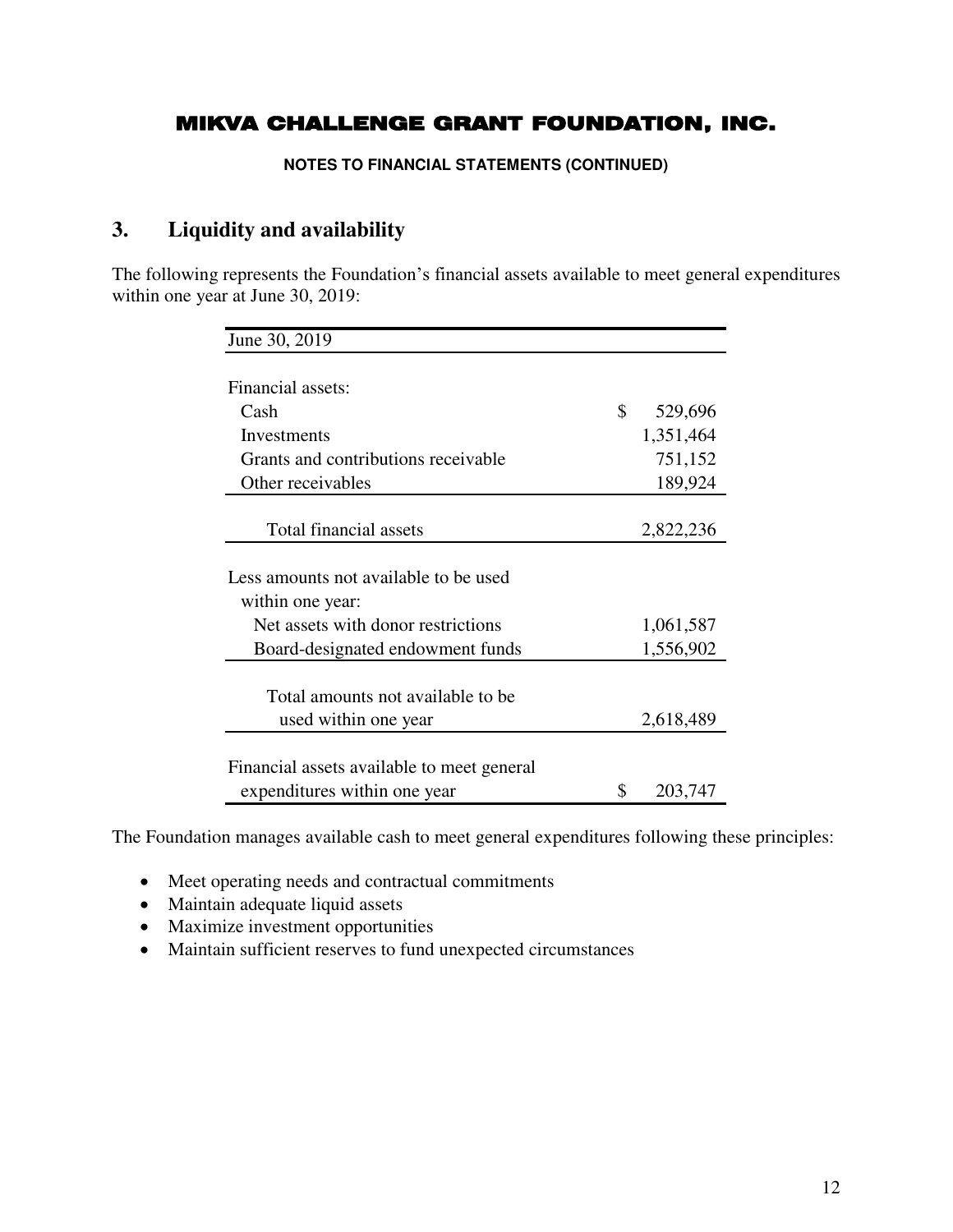**NOTES TO FINANCIAL STATEMENTS (CONTINUED)** 

### **3. Liquidity and availability (continued)**

The sources of liquidity available to the Foundation are cash, investments, and receivables. Management prepares monthly budgetary projections for the upcoming year. Annual event expenses and other known expenses are accounted for in preparing the budget. Management monitors the bank account to maintain a reserve. If unexpected circumstances arose which would require significant funds immediately, funds could be drawn from the Board-designated endowment funds to cover these additional obligations. Funds are deposited into the investment account at the discretion of management. Those deposits are monitored by both management and the investment manager. The Foundation's Audit and Finance Committee reviews liquidity measures on a quarterly basis.

### **4. Cash**

The Foundation maintains its cash in bank accounts which, at times, may exceed federallyinsured limits. At June 30, 2019 and 2018, cash in excess of these limits totaled approximately \$474,000 and \$1,077,000, respectively. Management believes that the Foundation is not subject to any significant credit risk on cash.

### **5. Tax status**

The Foundation is a tax-exempt organization as described in Section  $501(c)(3)$  of the Internal Revenue Code (the Code) and is exempt from federal income taxes on related income pursuant to Section 501(a) of the Code. In addition, the Internal Revenue Service has determined that the Foundation is not a private foundation within the meaning of Section 509(a) of the Code. The Foundation has adopted the requirements for accounting for uncertain tax positions and management has determined that the Foundation was not required to record a liability related to uncertain tax positions as of June 30, 2019 and 2018.

### **6. Investments**

Investments consisted of the following, reported at fair value:

| June 30,                                   |         | 2019      |    | 2018      |  |  |
|--------------------------------------------|---------|-----------|----|-----------|--|--|
|                                            | Level 1 |           |    |           |  |  |
| Vanguard Intermediate-Term Bond Index Fund |         | 1,096,044 | \$ | 996,475   |  |  |
| Vanguard Short-Term Bond Index Fund        |         | 143,772   |    | 136,635   |  |  |
| Vanguard Short-Term Treasury Index Fund    |         | 111,648   |    | 107,175   |  |  |
|                                            |         |           |    |           |  |  |
| Total investments                          |         | 1,351,464 | \$ | 1,240,285 |  |  |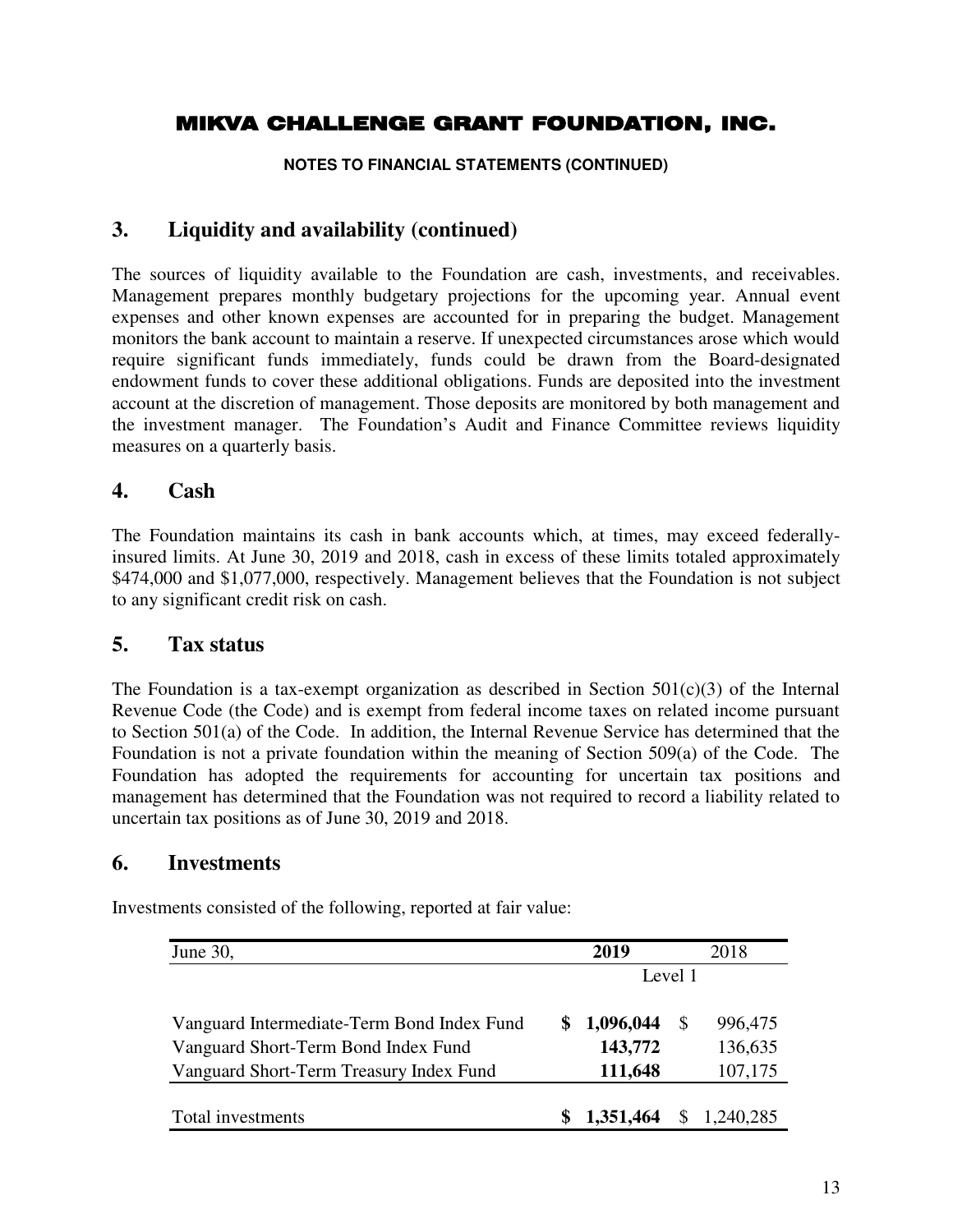**NOTES TO FINANCIAL STATEMENTS (CONTINUED)** 

### **7. Property and equipment**

The components of property and equipment are as follows:

| June 30,                                       | 2019          | 2018          |
|------------------------------------------------|---------------|---------------|
|                                                |               |               |
| Office furniture and equipment                 | \$<br>206,235 | \$<br>198,558 |
| Software                                       | 28,730        | 10,036        |
| Leasehold improvements                         | 11,560        | 11,561        |
|                                                |               |               |
|                                                | 246,525       | 220,155       |
| Less accumulated depreciation and amortization | 178,088       | 148,927       |
|                                                |               |               |
| Property and equipment, net                    | \$<br>68,437  | \$<br>71,228  |

### **8. Board-designated endowment funds**

As of June 30, 2019 and 2018, the Foundation has two endowment funds, a general endowment fund and the Ab and Zoe Legacy Fund.

The general endowment fund is designated by the Board of Directors to support the mission of the Foundation including programs at the Washington, D.C. chapter. The Ab and Zoe Legacy Fund is an endowment fund designated by the Board of Directors to support the Elections Program. Since the amounts in the endowment funds resulted from an internal designation and are not donor-restricted, the Board-designated endowment funds are classified and reported as net assets without donor restrictions.

The Foundation has a spending policy that all or a portion of the income and/or capital appreciation from the endowment funds will be used to support the programs and operating expenses of the Foundation or in the case of the Ab and Zoe Legacy Fund, to support the Elections Program. This is consistent with the Foundation's objective to maintain the purchasing power of the endowment assets as well as to provide additional real growth through investment return. To achieve that objective, the Foundation has adopted an investment policy that attempts to maximize total return consistent with an acceptable level of risk. The general endowment fund is invested in the Vanguard Intermediate-Term Bond Index Fund and the Vanguard Short-Term Treasury Index Fund. The Ab and Zoe Legacy Fund is included in the Vanguard Short-Term Bond Index Fund and the remaining amounts are included in cash and grants and contributions receivable and will be invested in the future.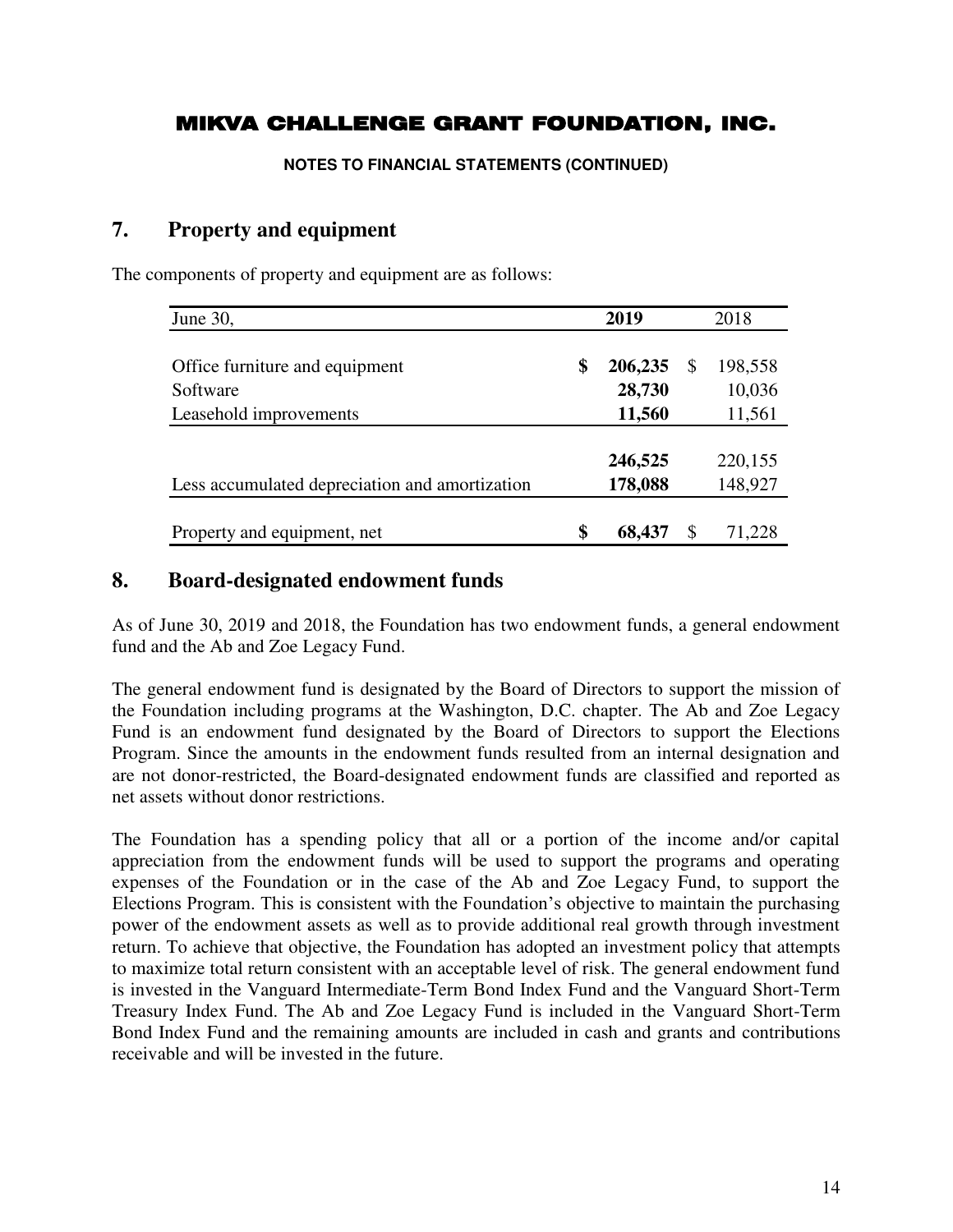**NOTES TO FINANCIAL STATEMENTS (CONTINUED)** 

### **8. Board-designated endowment funds (continued)**

The composition of and changes in Board-designated endowment funds for the years ended June 30, 2019 and 2018 were as follows:

| Years ended June 30,                   | 2019            |               | 2018      |
|----------------------------------------|-----------------|---------------|-----------|
|                                        |                 |               |           |
| General endowment fund:                |                 |               |           |
| Beginning of year                      | \$<br>1,103,651 | \$            | 1,010,493 |
| Contributions                          |                 |               | 107,500   |
| Net investment income (loss)           | 104,042         |               | (14, 342) |
|                                        |                 |               |           |
| End of year                            | 1,207,693       |               | 1,103,651 |
|                                        |                 |               |           |
| Ab and Zoe Legacy Fund:                |                 |               |           |
| Beginning of year                      | 349,209         |               | 335,209   |
| Contributions                          |                 |               | 14,000    |
|                                        |                 |               |           |
| End of year                            | 349,209         |               | 349,209   |
|                                        |                 |               |           |
| Total Board-designated endowment funds | \$<br>1,556,902 | $\mathcal{S}$ | 1,452,860 |

## **9. Net assets with donor restrictions**

Net assets with donor restrictions are available for the following purpose and time restrictions as follows:

| June 30,                                 | 2019          | 2018         |
|------------------------------------------|---------------|--------------|
|                                          |               |              |
| Purpose restrictions:                    |               |              |
| <b>Activism Programs</b>                 | \$<br>172,262 | \$<br>34,250 |
| <b>Center for Action Civics</b>          | 40,000        |              |
| Policymaking Programs                    | 153,673       | 406,619      |
| Time restrictions:                       |               |              |
| Operating grants                         | 641,000       | 803,000      |
| Grants and contributions receivable      | 54,652        | 179,589      |
|                                          |               |              |
| Total net assets with donor restrictions | 1,061,587     | 1,423,458    |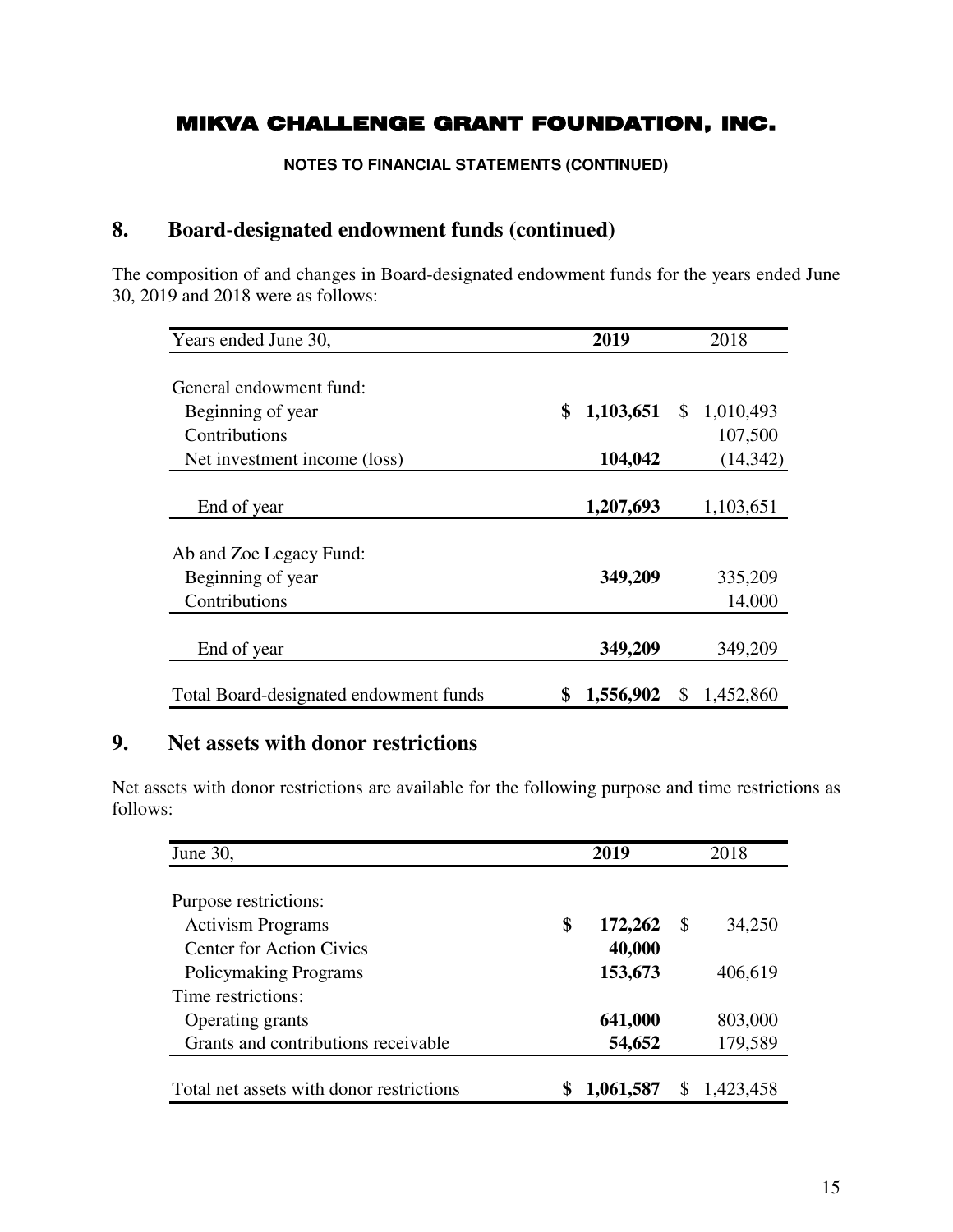**NOTES TO FINANCIAL STATEMENTS (CONTINUED)** 

### **9. Net assets with donor restrictions (continued)**

During the years ended June 30, 2019 and 2018, net assets were released from donor restrictions by incurring expenses satisfying purpose and time restrictions as follows:

| Years ended June 30,                        | 2019          |               | 2018      |
|---------------------------------------------|---------------|---------------|-----------|
|                                             |               |               |           |
| Purpose restrictions:                       |               |               |           |
| <b>Activism Programs</b>                    | \$<br>366,112 | <sup>\$</sup> | 144,528   |
| <b>Center for Action Civics</b>             |               |               | 6,667     |
| <b>Elections Program</b>                    |               |               | 25,000    |
| Policymaking Programs                       | 741,646       |               | 991,575   |
| Time restrictions:                          |               |               |           |
| Operating grants                            | 413,000       |               | 307,500   |
| Grants and contributions receivable         | 57,437        |               | 52,929    |
|                                             |               |               |           |
| Total net assets released from restrictions | 1,578,195     | S             | 1,528,199 |

### **10. Leases**

The Foundation has entered into an office space lease agreement in Chicago, Illinois which calls for monthly base rent of \$8,812 and increasing approximately 2% annually through December 2024. The lease includes a rent abatement for seven months and an option to renew for five years.

The Foundation also has office space lease agreements in Los Angeles, California for monthly rent of \$350 that is paid month-to-month and in the District of Columbia for monthly rent of \$1,500 through September 2019, and which was subsequently extended to June 2020 for monthly rent of \$1,468. The Foundation also leases copier equipment.